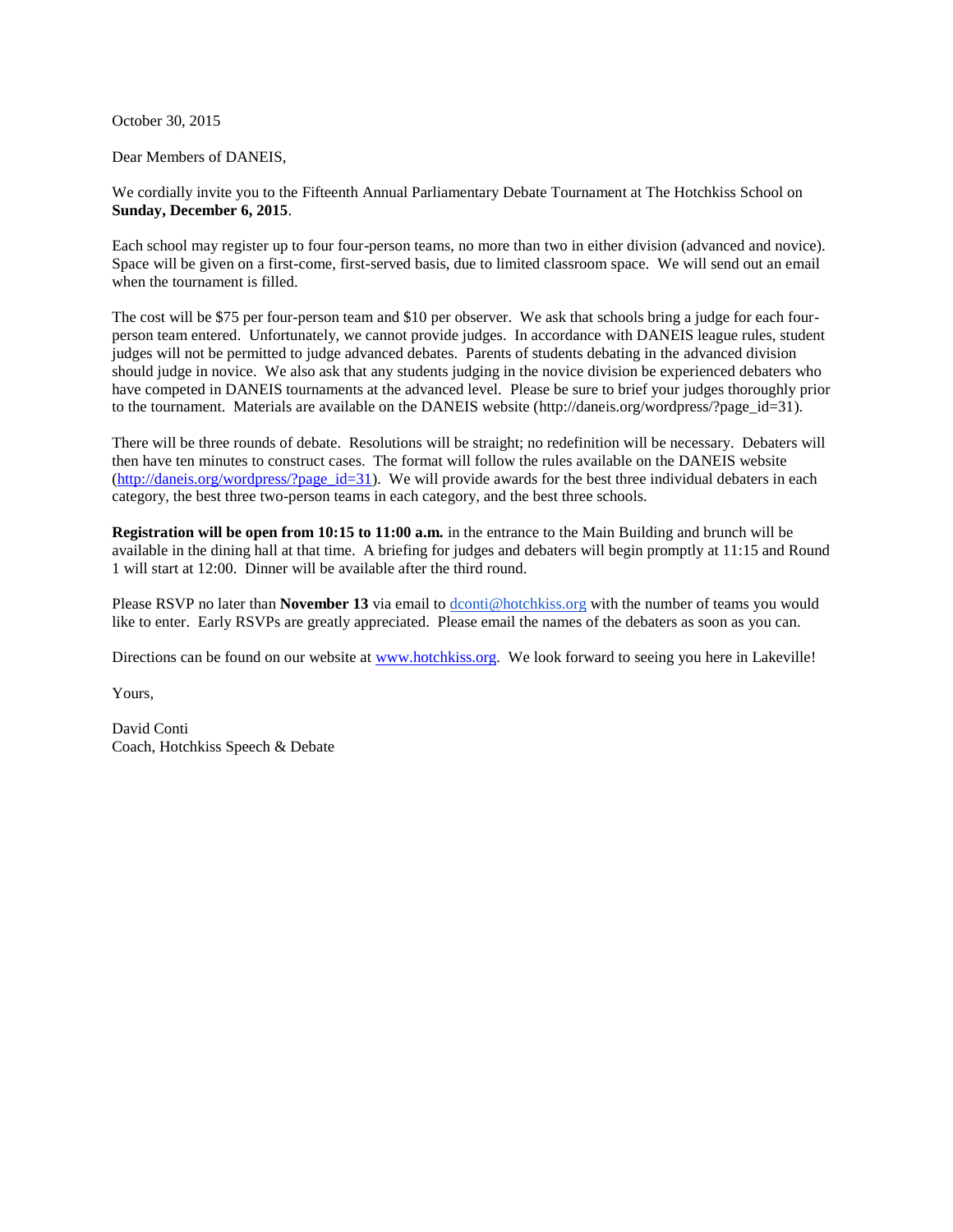# **ENTRY FORM**

#### **Sunday, December 6, 2015 The Hotchkiss School Parliamentary Debate Tournament**

| School: The contract of the contract of the contract of the contract of the contract of the contract of the contract of the contract of the contract of the contract of the contract of the contract of the contract of the co |                                                                                   |  |
|--------------------------------------------------------------------------------------------------------------------------------------------------------------------------------------------------------------------------------|-----------------------------------------------------------------------------------|--|
| Coach: The Coach Coach Coach Coach Coach Coach Coach Coach Coach Coach Coach Coach Coach Coach Coach Coach Coach Coach Coach Coach Coach Coach Coach Coach Coach Coach Coach Coach Coach Coach Coach Coach Coach Coach Coach C |                                                                                   |  |
| <b>NOVICE TEAM</b>                                                                                                                                                                                                             | <b>ADVANCED TEAM</b>                                                              |  |
|                                                                                                                                                                                                                                | 1.                                                                                |  |
|                                                                                                                                                                                                                                |                                                                                   |  |
|                                                                                                                                                                                                                                |                                                                                   |  |
|                                                                                                                                                                                                                                |                                                                                   |  |
|                                                                                                                                                                                                                                | (Adults only;<br>no parents of Adv debaters<br>who are competing and no students) |  |
| <b>NOVICE TEAM</b>                                                                                                                                                                                                             | <b>ADVANCED TEAM</b>                                                              |  |
|                                                                                                                                                                                                                                |                                                                                   |  |
|                                                                                                                                                                                                                                |                                                                                   |  |
|                                                                                                                                                                                                                                | 3.                                                                                |  |
|                                                                                                                                                                                                                                |                                                                                   |  |
|                                                                                                                                                                                                                                | (Adults only;<br>no parents of Adv debaters<br>who are competing and no students) |  |

**Please EMAIL to** [dconti@hotchkiss.org](mailto:dconti@hotchkiss.org) **no later than November 13.**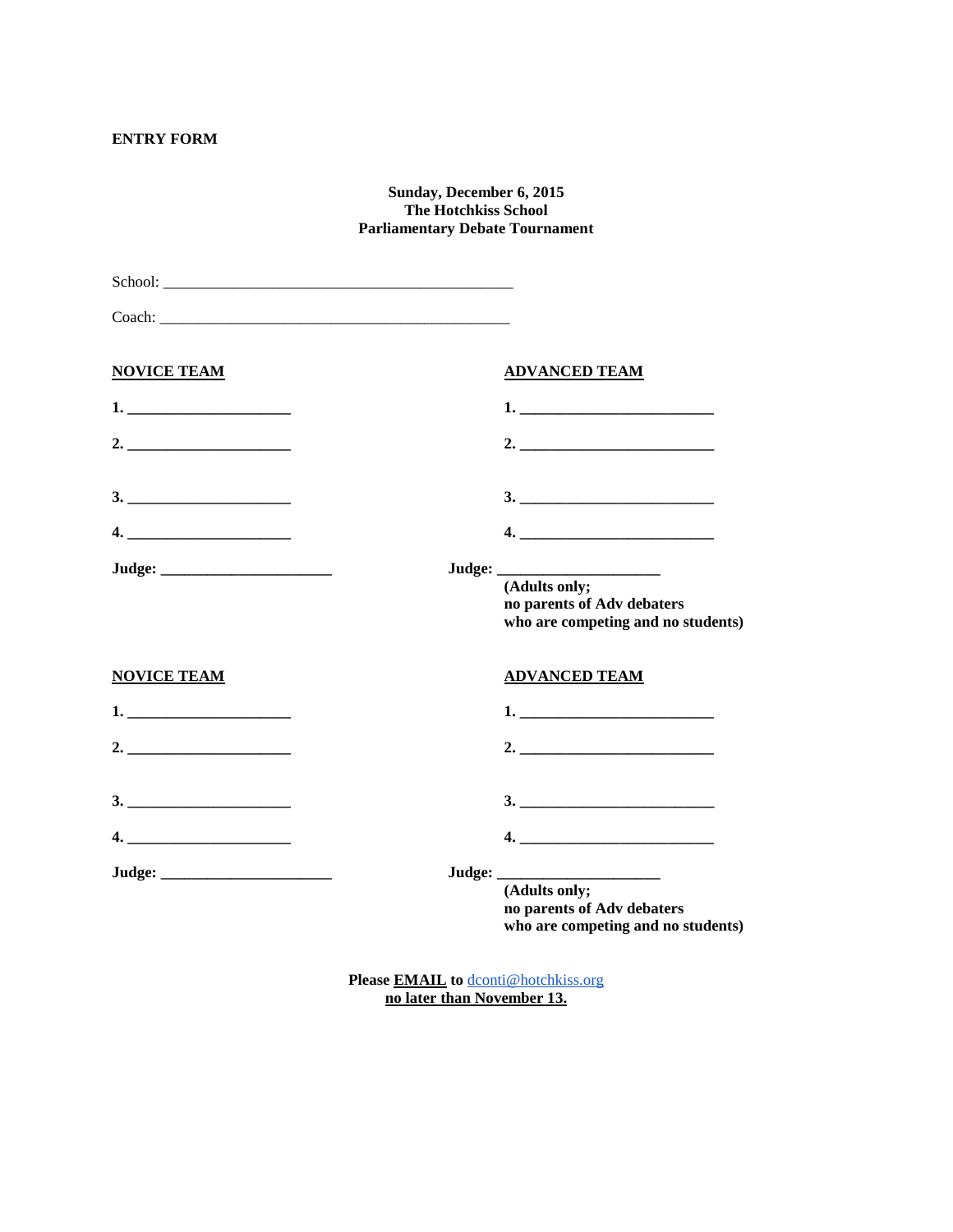# **The Hotchkiss School Parliamentary Debate Tournament Tournament Schedule and Debate Format**

| 10:15-11:00 | <b>Registration in the Main Hall</b><br><b>Brunch in the Dining Hall</b>              |
|-------------|---------------------------------------------------------------------------------------|
| 11:15-11:45 | <b>Meeting for Judges and Debaters in Elfers Hall</b><br><b>Dispersal of the Draw</b> |
| 12:00-1:00  | <b>Round One</b>                                                                      |
| $1:00-2:00$ | Round Two                                                                             |
| 2:00-3:00   | <b>Round Three</b>                                                                    |
| 3:15-4:00   | <b>Food for Debaters and Coaches in the Student Center</b>                            |
|             | <b>DANEIS</b> meeting in the Faculty Room                                             |
| 4:15-4:30   | <b>Awards Ceremony in Elfers Hall</b>                                                 |

# **Parliamentary Debate Format\***

| <b>Prime Minister</b>           | 5 minutes |  |
|---------------------------------|-----------|--|
| <b>Member of the Opposition</b> | 8 minutes |  |
| <b>Minister of the Crown</b>    | 8 minutes |  |
| <b>Leader of the Opposition</b> | 8 minutes |  |
| <b>Prime Minister</b>           | 3 minutes |  |

\*There **WILL NOT** be any redefinition time allotted since our resolutions are straight.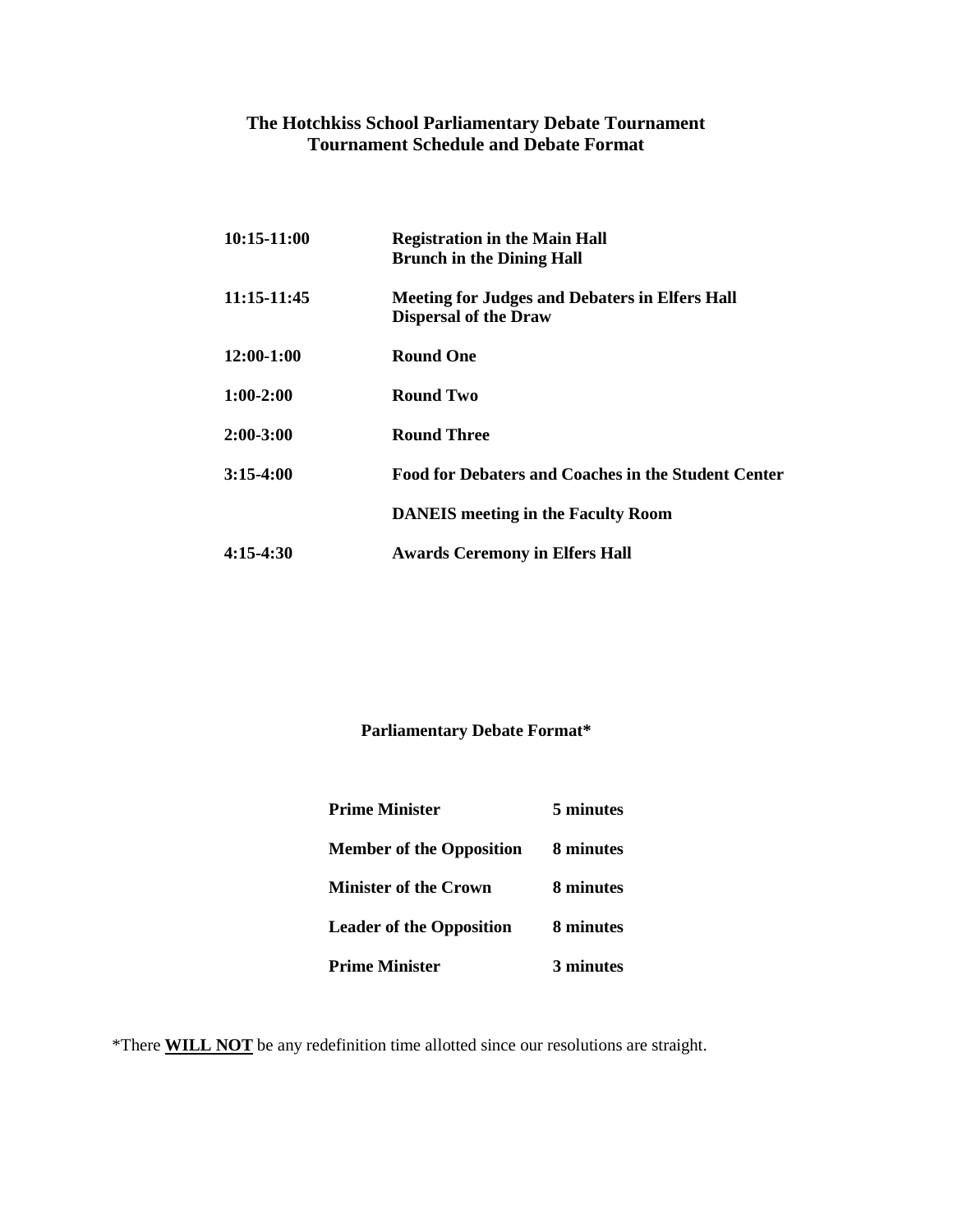# **DIRECTIONS TO THE HOTCHKISS SCHOOL**

# **From the North:**

**From I-87:** Follow I-87 to intersection with I-90. Take I-90 east. Stay on I-90, following signs for Massachusetts Turnpike. Before crossing Massachusetts State line, exit at Route 22 (exit B3). Follow Route 22 South to Millerton, NY. In Millerton, take a left onto Route 44. Follow Route 44 through Millerton and across state line into Connecticut. Take right onto Route 112. Follow Route 112 through blinking light and up hill to the school entrance on left.

#### **From Route 7 and Vermont:**

Follow Route 7 south across Connecticut State line. In Canaan, CT take right onto Route 44. Follow Route 44 west through Salisbury into Lakeville. In Lakeville, take a left onto Route 41. Follow Route 41 to blinking light at top of hill. Take a right onto route 112; the school entrance is 100 yards on right.

#### **From 1-91:**

Follow I-91 south to I-90, the Massachusetts Turnpike. Follow I-90 west to Lee (exit 2). Follow Route 102 to Stockbridge. In Stockbridge, take a left onto Route 7 south and follow direction from Route 7 and Vermont above.

**From the South: From I-684 in New York:** Take I-684 north to Route 22 north in Brewster, NY. Follow Route 22 to Amenia, NY. In Amenia, take a right onto Route 343. Follow Route 343 to Sharon, CT. In Sharon, take a left onto Route 41 and follow to Route 112. Take a left onto Route 112; the school entrance is 100 yards on right.

#### **From the Taconic Parkway:**

Exit at Route 44 and Millbrook. Follow Route 44 to Amenia and go straight through the light onto Route 343. Follow directions from Route 343 above.

#### **From Route 7 North:**

Follow Route 7 through Cornwall Bridge and West Cornwall. Take a left onto Route 112 toward Lime Rock and Lakeville. Follow Route 112 to intersection with Route 41. Go straight through blinking light; the school entrance is 100 yards on the right.